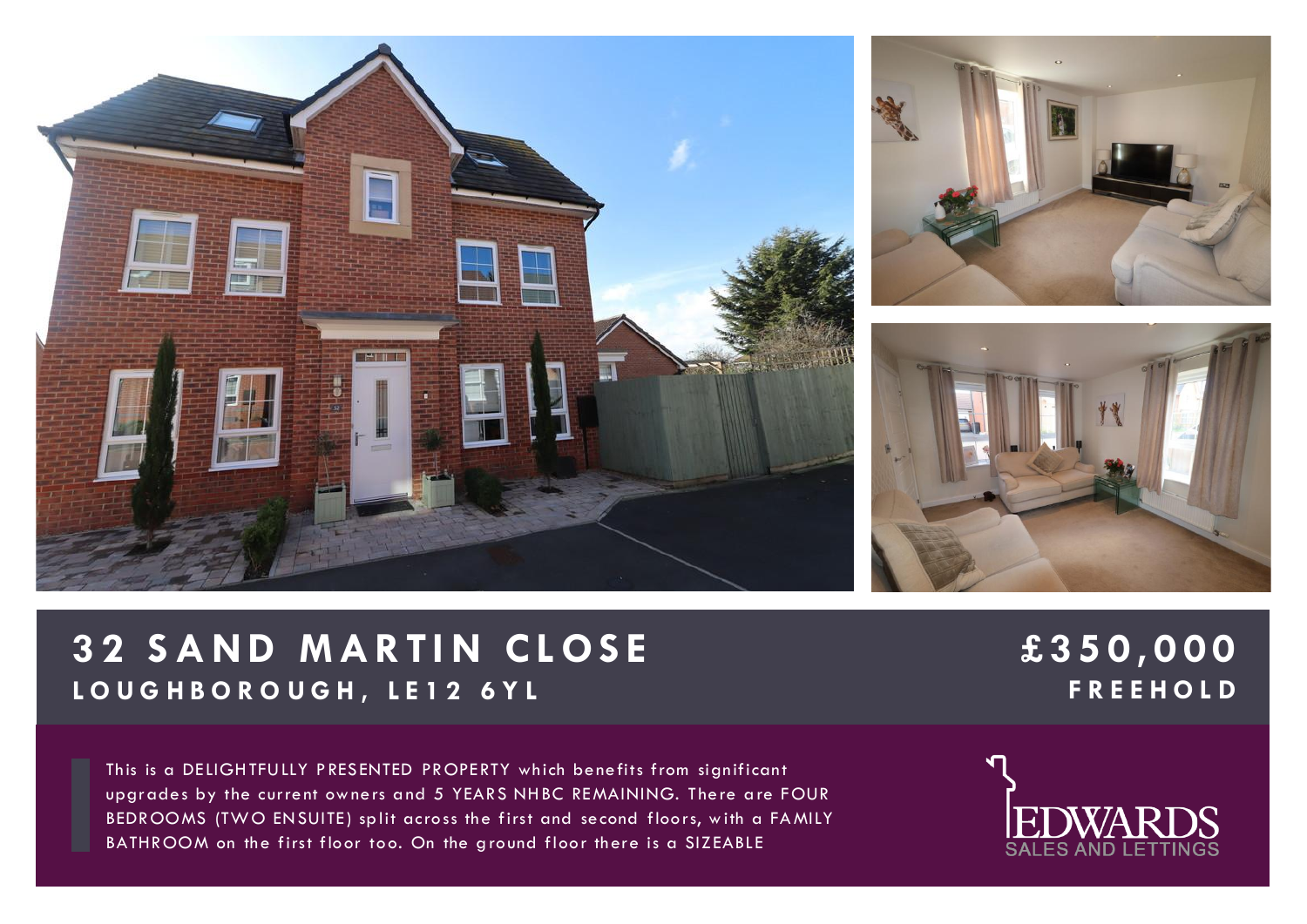### **3 2 S A N D M A R T I N**

FOUR BEDROOMS (TWO ENSUITE) | LOUNGE | KITCHEN/DINER | DOWNSTAIRS W.C. | FAMILY BATHROOM | SINGLE GARAGE | OFF-STREET PARKING | PRIVATE ENCLOSED GARDEN | 5 YEARS NHBC REMAINING





This is a DELIGHTFULLY PRESENTED PROPERTY which benefits from significant upgrades by the current owners and 5 YEARS NHBC REMAINING. There are FOUR BEDROOMS (TWO ENSUITE) split across the first and second floors, with a FAMILY BATHROOM on the first floor too. On the ground floor there is a SIZEABLE LOUNGE, a LOVELY OPEN-PLAN KITCHEN/DINER and a DOWNSTAIRS W.C. Outside you'll find a SINGLE GARAGE with PARKING SPACE IN FRONT, as well as AN ADDITIONAL PARKING SPACE TO THE SIDE of the property. Lovingly decorated throughout and WITH SIGNIFICANT UPGRADES, book your viewing today!

#### **ENTRANCE HALL**

Composite door into entrance hall with stairs off to first floor, radiator, tiled flooring and doors into living kitchen diner, lounge and downstairs w.c.

#### **DOWNSTAIRS W.C.**

Fitted with a two piece suite comprising close coupled w.c. and pedestal wash hand basin, tiled flooring and radiator.

#### **LOUNGE**

*16' 2" x 10' 3" (4.93m x 3.12m)* Two PVCu double glazed windows to front elevation and further PVCu double glazed window to side elevation, down lights and radiator.

#### **LIVING KITCHEN DINER**

#### **DINING AREA**

*13' 11" x 8' 4" (4.24m x 2.54m)* Two PVCu double glazed windows to front elevation, tiled flooring, radiator and French doors, with full length windows to either side, to side elevation leading out into the garden.

#### **KITCHEN AREA**

*17' 0" x 7' 3" (5.18m x 2.21m)* Fitted with a range of wall base and drawer units with laminate work surfaces, one and a half bowl stainless steel sink drainer, integrated electric oven, built in gas hob, stainless steel extractor hood, cupboard concealing wall-mounter boiler, integrated dishwasher, integrated washer dryer, integrated fridge and freezer, continuation of tiled flooring, radiator, under-stairs storage cupboard, PVCu double glazed window to side elevation and PVCu double glazed door to rear elevation leading outside.

#### **FIRST FLOOR LANDING**

PVCu double glazed windows to front and rear elevations, radiator, stairs off to second floor and doors to two bedrooms and bathroom.

#### **BEDROOM ONE**

*11' 0" x 10' 5" (3.35m x 3.18m)* Two PVCu double glazed windows to front elevation, further PVCu double glazed window to side elevation, radiator, fitted wardrobes and door to ensuite.

#### **ENSUITE**

Fitted with a three piece suite comprising close coupled w.c., pedestal wash hand basin and shower cubicle, and PVCu double glazed window to side elevation.

#### **BEDROOM THREE**

*10' 4" x 9' 9" (3.15m x 2.97m)* Two PVCu double glazed windows to front elevation, further PVCu double glazed window to side elevation, radiator and fitted office/study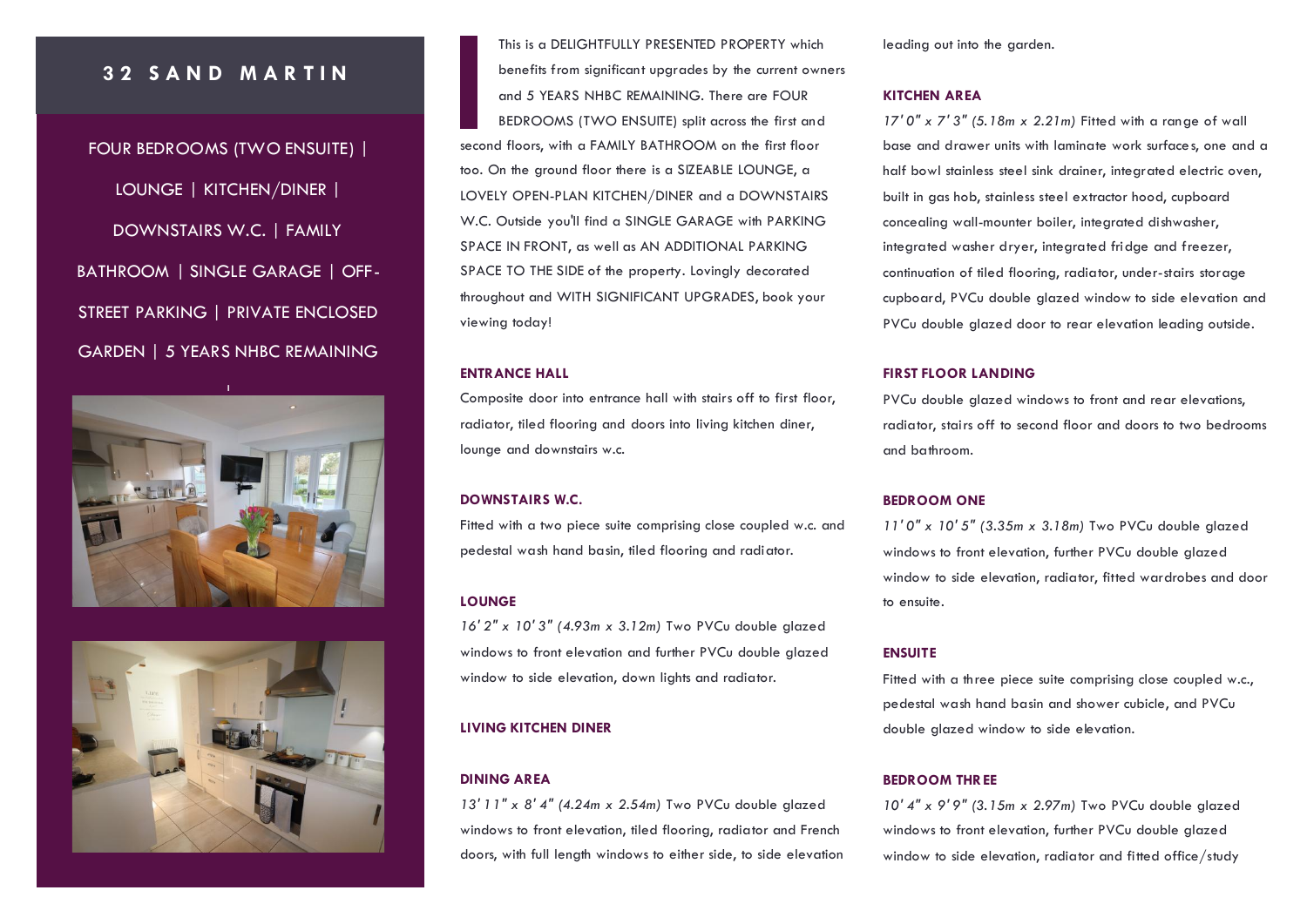#### **BATHROOM**

Fitted with a three piece suite comprising close coupled w.c., wash hand basin with vanity unit and bath, fully tiled walls, tiled flooring, radiator and PVCu double glazed window to side elevation.

#### **SECOND FLOOR LANDING**

Doors to two bedrooms and jack and jill shower room.

#### **BEDROOM TWO**

*12' 11" x 11' 6" (3.94m x 3.51m)* PVCu double glazed window to side elevation, skylight window to front elevation, radiator, built in wardrobe and door to jack and jill shower room.

#### **JACK AND JILL SHOWER ROOM**

Fitted with a three piece suite comprising close coupled w.c., wash hand basin and shower cubicle, and PVCu double glazed window to rear elevation.

#### **BEDROOM FOUR**

*13' 0" x 9' 11" (3.96m x 3.02m)* PVCu double glazed window to side elevation, skylight window to front elevation, radiator and two built in wardrobes.

#### **GARAGE**

*17' 5" x 9' 2" (5.31m x 2.79m)* Single brick built garage with up and over door.

#### **OUTSIDE**

To the front of the property is a small garden which is mainly

block paved with planted shrubs. Adjacent to the property is the garage with a tarmac driveway providing off road parking in front. To the side of the property is gated access to the garden which is mainly lawn with planted shrubs and small trees, paved patio seating area, all enclosed by wooden fencing.

#### **AGENTS NOTE**

£23.12 pcm to Premier Estates

#### **GENERAL NOTES**

Please contact Clare, Katie, Dominique or Liz to arrange your viewing.

Any fixtures, fittings or appliances mentioned in these details have not been tested and can not be assumed to be in full efficient working order.

It should not be assumed that items shown in our photographs are included in the sale of the property.

Although we have taken every care to ensure the dimensions for the property are true, they should be treated as approximate and for general guidance only.

Where an offer is accepted, the prospective purchaser will be required to confirm their identity to us by law. We will need to see a passport or driving licence along with a recent utility bill to confirm residence.

These details and floor plans, although believed to be accurate, are for guidance only and prospective purchasers should satisfy themselves by inspection or otherwise to their accuracy. No individual within this estate agency has the authority to make or give any warranty in respect to the property.

We believe you may benefit from using the services of Simpson Jones, Taylor Rose Solicitors, Idyll Mortgages, Near and Far and Jex Surveyors, the Provider(s), who are

### **3 2 S A N D M A R T I N**





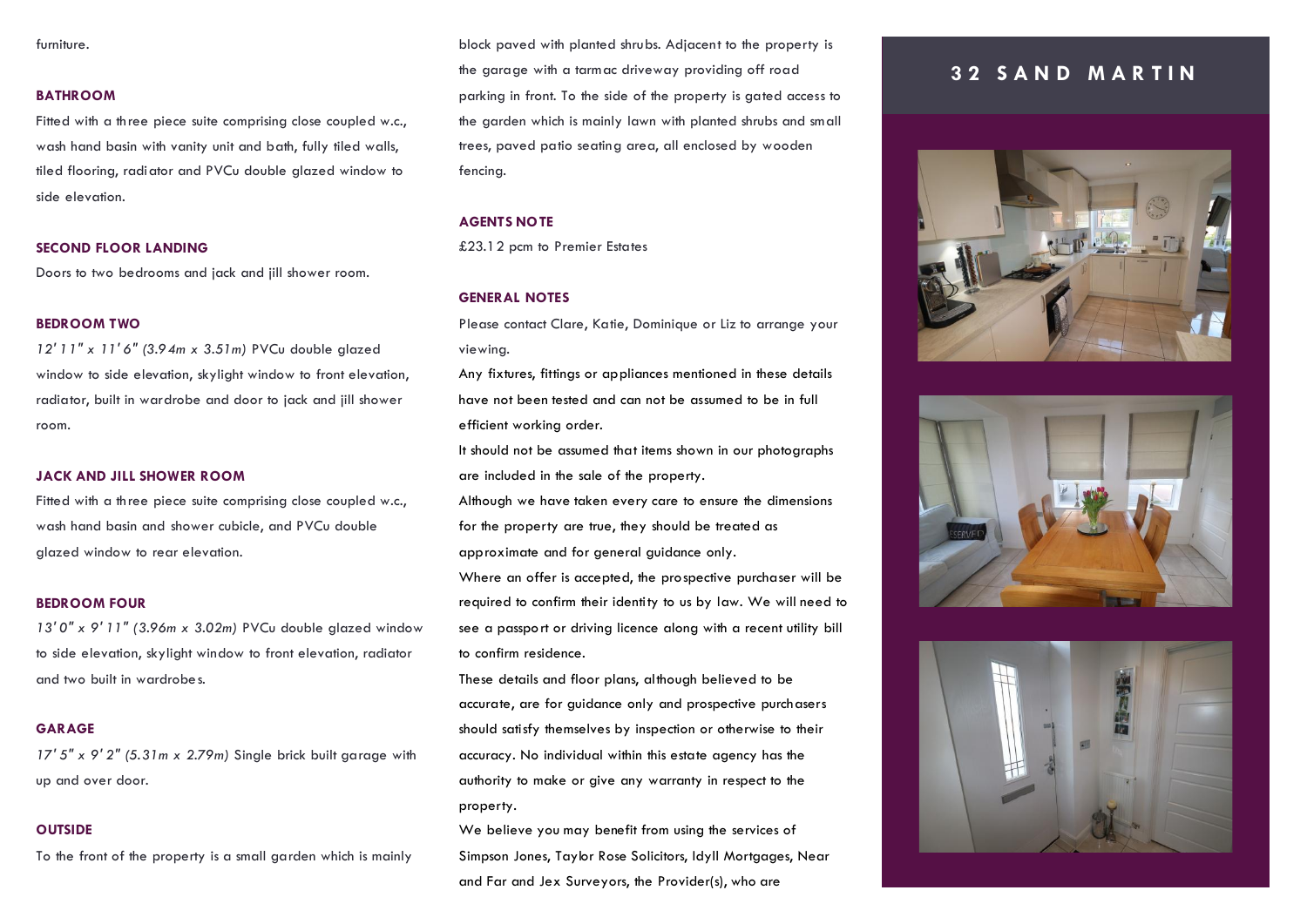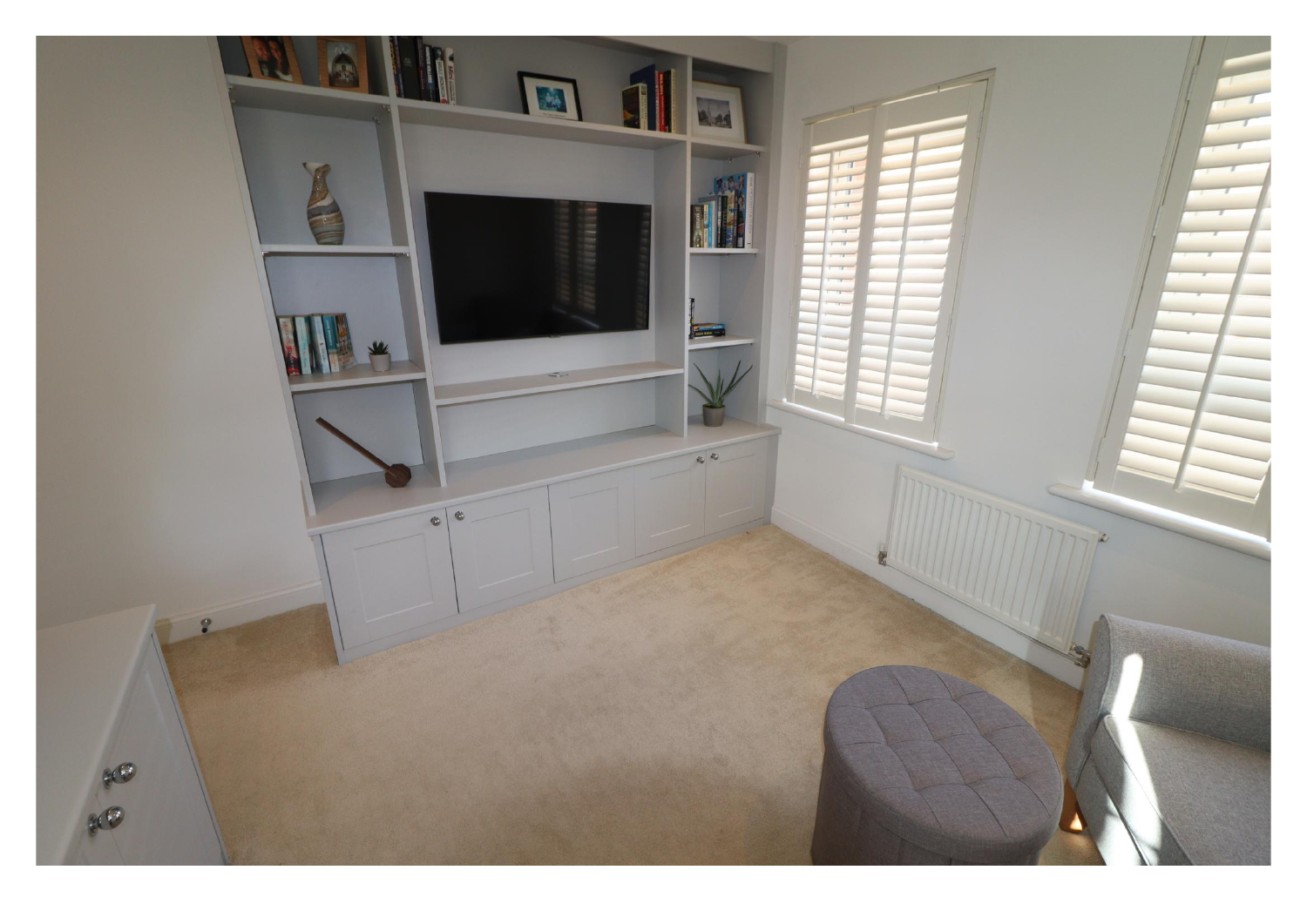





## **3 2 S A N D M A R T I N**

## **ADDITIONAL INFORMATION**

|                    | Local Authority - Rushcliffe Borough Council |
|--------------------|----------------------------------------------|
| Council Tax        | - Band E                                     |
| <b>Viewings</b>    | - By Appointment Only                        |
| Floor Area         |                                              |
| Tenure             | - Freehold                                   |
| <b>Ground Rent</b> |                                              |